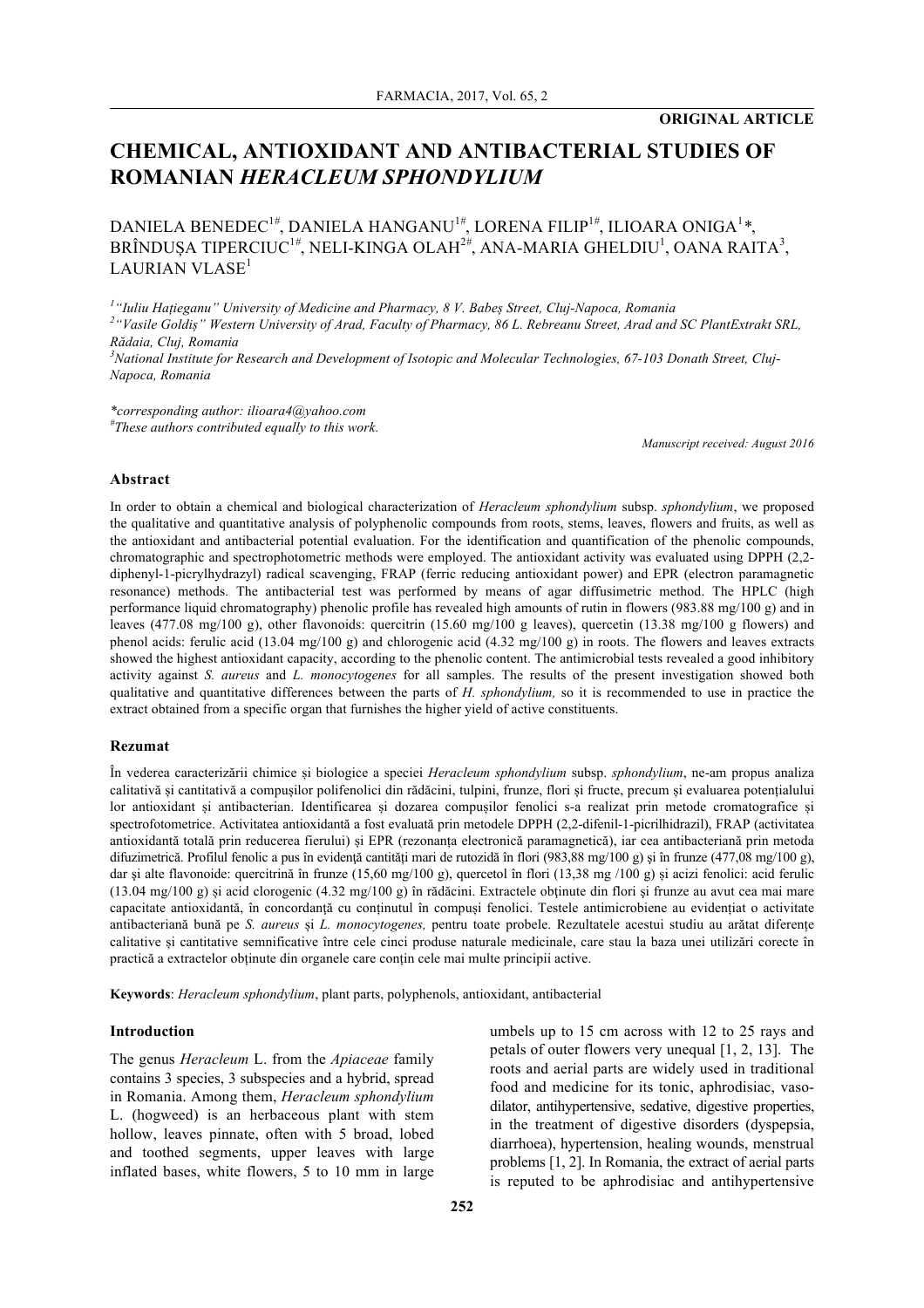and to treat the male and female sterility, impotence, frigidity, hypertension etc. [14]. Modern biological studies have shown that *H. sphondylium* has a vasorelexant action, *H. sphondylium* subsp. *artvinense* is antimicrobial, *H. sphondylium* subsp. *ternatum* is antioxidant, anti-bacterial, cytotoxic and the extract of *H. sphondylium* subsp. *sphondylium* upper aerial part revealed anti-oxidant, antifungal and germination inhibitory activity [3-5, 9-11, 14]. Phytochemical investigations on this species showed the predominance of furocoumarins (bergapten, isopimpinellin, heraclenin,) in fruits, seeds and roots and the presence of essential oil (with octyl acetate, octyl butanoate, *n*octanol, apiol, *ar*-curcumene) [8-12, 14].

The present studies carried out on roots, stems, leaves, flowers and fruits harvested from Romanian (north-west area) *H. sphondylium* subsp. *sphondylium* are the first report in terms of the phenolic chemical composition and the evaluation of the biological potential for possible therapeutic applications in modern medicine.

# **Materials and Methods**

*Plant materials* consisted of roots, stems, leaves, flowers and fruits of *H. sphondylium* subsp. *sphondylium* (Voucher No. 37), identified and harvested in 2015 from the spontaneous flora from Ciucea (Bihor, Romania) by Prof. Dr. biologist Mircea Tămaş. The samples preparation: 5 g of plant material powder were extracted with 50 mL of 70% ethanol (Merck), for 30 min on water bath, at 60ºC. The samples were then cooled down and centrifuged at 4500 rpm for 15 min. and the supernatants were recovered [6, 7, 16].

*Chemicals*: All necessary substances were purchased from Sigma-Aldrich (Steinheim, Germany), Merck (Darmstadt, Germany) and Alfa-Aesar (Karlsruhe, Germany).

*HPLC analysis*. HPLC-MS analysis was performed using the chromatographic conditions previously described [6, 7, 16]. Quantitative determinations were performed using an external standard method. The polyphenolic compounds of the extracts were identified based on their retention time, UV and MS spectra as compared to the standards. Calibration curves in the 0.5 - 50 mg/mL range with good linearity ( $R^2 > 0.999$ ) for a five points plot were used to determine the concentration of polyphenols. *Determination of polyphenolic compounds*. Quantitative determinations of total polyphenols (TPC), flavonoids and caffeic acid derivatives were carried out using spectrophotometric methods. Gallic acid, rutin and caffeic acid reagents were used as standards [6, 7, 16].

*Evaluation of the antioxidant activity.* The extracts were screened for antioxidant activity using three *in vitro* assay models, the DPPH (2,2-diphenyl-1picrylhydrazyl), FRAP (ferric reducing/antioxidants power) and EPR (electron paramagnetic resonance) assays  $[6, 7, 15, 16]$ . The DPPH $\cdot$  scavenging activity assay is based on the spectrophotometric measurement of the DPPH concentration change, resulting from the reaction with an antioxidant. The FRAP method is based on the change in the colour of a complex with iron (III) ion of the 2,4,6-tri(2 pyridyl)-1,3,5-triazine (TPTZ) radical, due to the reduction of the ferric ion to the ferrous iron in this complex. As antioxidant standard Trolox was used. An absorbance curve was built in function of Trolox mass, the correlation coefficient  $(R<sup>2</sup>)$  for this curve being 0.992. The final results were converted to µM Trolox equivalents/100 mL extract. EPR measurements for the DPPH test have been made on a Bruker EPR spectrometer which is equipped with X-band (9.54 GHz) Microwave Bridge; EPR spectra have been registered at various time points. The relative concentration changes of the paramagnetic species have been achieved with double integration of the spectra (Integral intensity) using X EPR software [6, 7].

*Determination of the antibacterial activity*

The extracts were investigated concerning the activity on the most common human pathogenic microbial strains: *S. aureus* (ATCC 49444), *L. monocytogenes* (ATCC 13076)*, S. typhimurium* (ATCC 14028)*, E.coli* (ATCC 25922), using a discdiffusion assay previously described [16].

# **Results and Discussion**

The concentrations of the identified polyphenolic compounds by HPLC method in all the five analysed samples are presented in Table I and the HPLC chromatograms are shown in Figures 1 and 2. Gentisic acid was identified only in *H. sphondylium* flowers while the caffeic acid was also found in leaves and fruits. Chlorogenic acid was identified in all the parts of the plant, but it was quantified only in the roots and stems extracts (about 4.5 mg/100 g). The *p*-coumaric acid was found in roots, leaves, flowers and fruits extracts, but in small quantities. Ferulic acid was present in flowers and leaves and in higher quantity in roots (13.04 mg/100 g). Three flavonoid glycosides (isoquercitrin, rutin, quercitrin) were found in high concentrations in leaves and flowers (eg. Iso-quercitrin: 14.37 mg/100 g flowers and 15.60 mg/ 100 g leaves; quercitrin 15.60 mg/100 g leaves). The levels of rutin in the five samples have dropped in the order: flowers  $>$  leaves  $>$  stems  $>$ fruits > roots, the flowers extracts being the richest in rutin (983.88 mg/100 g). Four flavonoid aglycones (luteolin, quercetin, kaempferol and apigenin) were identified, but only quercetin was present in all samples, the flowers containing the greatest amount (13.38 mg/ 100 g). Our results showed that the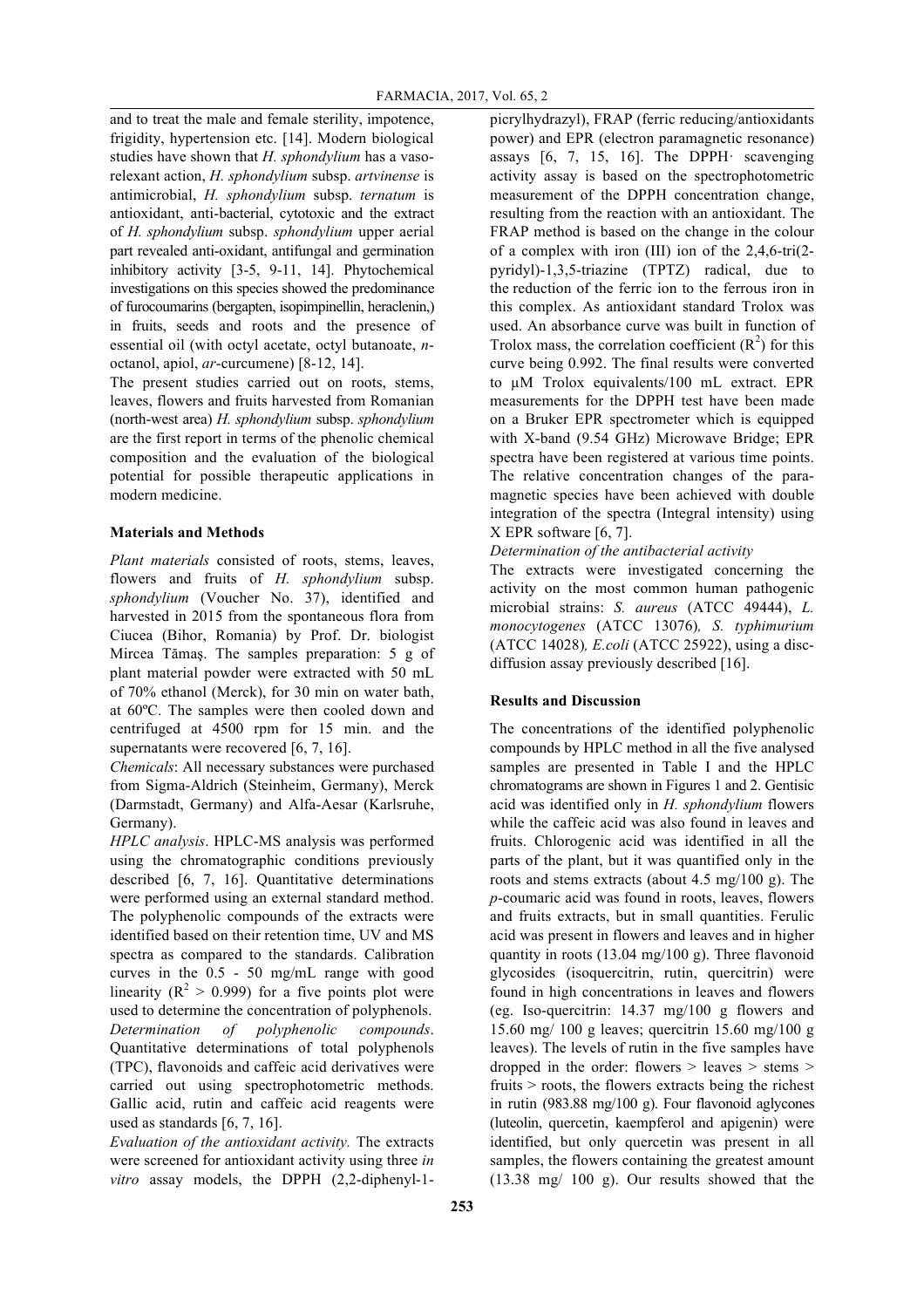extracts of leaves, flowers and fruits are rich in flavonoids, especially rutin, whereas the extract of roots contains phenol acids, especially ferulic acid.

#### **Table I**

| Phenolic compounds in different organs of H. sphondylium (mg polyphenols/100 g plant material) |  |  |  |
|------------------------------------------------------------------------------------------------|--|--|--|
|                                                                                                |  |  |  |

| Phenolic compounds $RT \pm SD$ (min) |                  | H. roots         | H. stems         | H. leaves         | H. flowers         | H. fruits        |
|--------------------------------------|------------------|------------------|------------------|-------------------|--------------------|------------------|
| Caffeic acid                         | $5.60 \pm 0.04$  |                  |                  | ${}_{0.2}$        | ${}_{0.2}$         | ${}_{0.2}$       |
| Chlorogenic acid                     | $5.62 \pm 0.05$  | $4.32 \pm 1.12$  | $4.70 \pm 0.20$  | < 0.2             | ${}_{0.2}$         | ${}_{0.2}$       |
| Gentisic acid                        | $6.52 \pm 0.04$  |                  |                  |                   | ${}_{0.2}$         |                  |
| $p$ -Coumaric acid                   | $9.48 \pm 0.08$  | $1.22 \pm 0.04$  |                  | ${}_{0.2}$        | $2.06 \pm 0.23$    | $0.38 \pm 0.04$  |
| Ferulic acid                         | $12.8 \pm 0.10$  | $13.04 \pm 0.95$ |                  | ${}_{0.2}$        | $1.06 \pm 0.15$    |                  |
| Isoquercitrin                        | $19.60 \pm 0.10$ |                  | $0.81 \pm 0.13$  | $15.60 \pm 0.59$  | $14.37 \pm 0.62$   |                  |
| Rutin                                | $20.20 \pm 0.15$ | $0.11 \pm 0.02$  | $40.79 \pm 3.20$ | $477.08 \pm 7.93$ | $983.88 \pm 15.11$ | $11.99 \pm 0.65$ |
| Quercitrin                           | $23.64 \pm 0.13$ |                  |                  | $15.60 \pm 2.39$  | $0.92 \pm 0.07$    |                  |
| Ouercetin                            | $26.80 \pm 0.15$ | ${}_{0.2}$       | ${}_{0.2}$       | $0.61 \pm 0.08$   | $13.38 \pm 1.11$   | $0.11 \pm 0.03$  |
| Luteolin                             | $29.10 \pm 0.19$ |                  |                  |                   |                    | $0.88 \pm 0.11$  |
| Kaempferol                           | $32.48 \pm 0.17$ |                  |                  |                   | $1.27 \pm 0.06$    |                  |
| Apigenin                             | $33.10 \pm 0.15$ |                  |                  |                   | ${}_{0.2}$         |                  |

Notes: H, *Heracleum*; SD, standard deviation. Values are the mean  $\pm$  SD (n = 3).



# **Figure 1.**

HPLC chromatograms of *H. sphondylium* roots (A) and stems (B)



HPLC chromatograms of *H. sphondylium* leaves (C), flowers (D) and fruits (E)

**Table II**

Polyphenolic contents and antioxidant activity of *H. sphondylium* extracts

| <b>Heracleum</b> | <b>TPC</b>      | <b>Flavonoids</b>        | Caffeic acid derivatives | <b>DPPH</b>        | <b>FRAP</b>           | <b>EPR</b>            |
|------------------|-----------------|--------------------------|--------------------------|--------------------|-----------------------|-----------------------|
| samples          | (g GAE/100 g)   | (g RE/100 g)             | (g CAE/100 g)            | $IC_{50} \mu g/mL$ | $\mu$ M Trolox/100 mL | Integral<br>intensity |
| roots $(H_1)$    | $0.56 \pm 0.08$ | $0.02 \pm 0.005$         |                          | > 200              | $153 \pm 7.00$        | $115 \pm 5$           |
| stems $(H2)$     | $0.18 \pm 0.01$ | $0.10 \pm 0.01$          |                          | > 200              | $63 \pm 6.00$         | $113 \pm 7$           |
| leaves $(H_3)$   | $3.48 \pm 0.51$ | $1.03 \pm 0.06$          | $2.26 \pm 0.23$          | $116.22 \pm 2.78$  | $1128 \pm 12.00$      | $101 \pm 9$           |
| flowers $(H_4)$  | $3.32 \pm 0.27$ | $2.84 \pm 0.35$          | $0.43 \pm 0.05$          | $168.94 \pm 6.05$  | $710 \pm 9.00$        | $59 \pm 4$            |
| fruits $(H_5)$   | $0.69 \pm 0.10$ | $\overline{\phantom{a}}$ | $0.26 \pm 0.03$          | > 200              | $48 \pm 2.00$         | $104 \pm 6$           |
| Trolox           |                 |                          |                          | $11.20 \pm 0.20$   | $2073.91 \pm 14.09$   |                       |
| <b>DPPH</b>      |                 |                          |                          |                    |                       | $543 \pm 37$          |

Notes: Each value is the mean ± SD of three independent measurements. GAE, RE, CAE: gallic acid, rutin, caffeic acid equivalents; IC<sub>50</sub>: half maximal inhibitory concentration.

The levels of TPC in the five samples decreased in the order: leaves > flowers > fruits > roots > stems.

The flowers contain a large amount of flavonoids (2.84%). The highest level of caffeic acid derivatives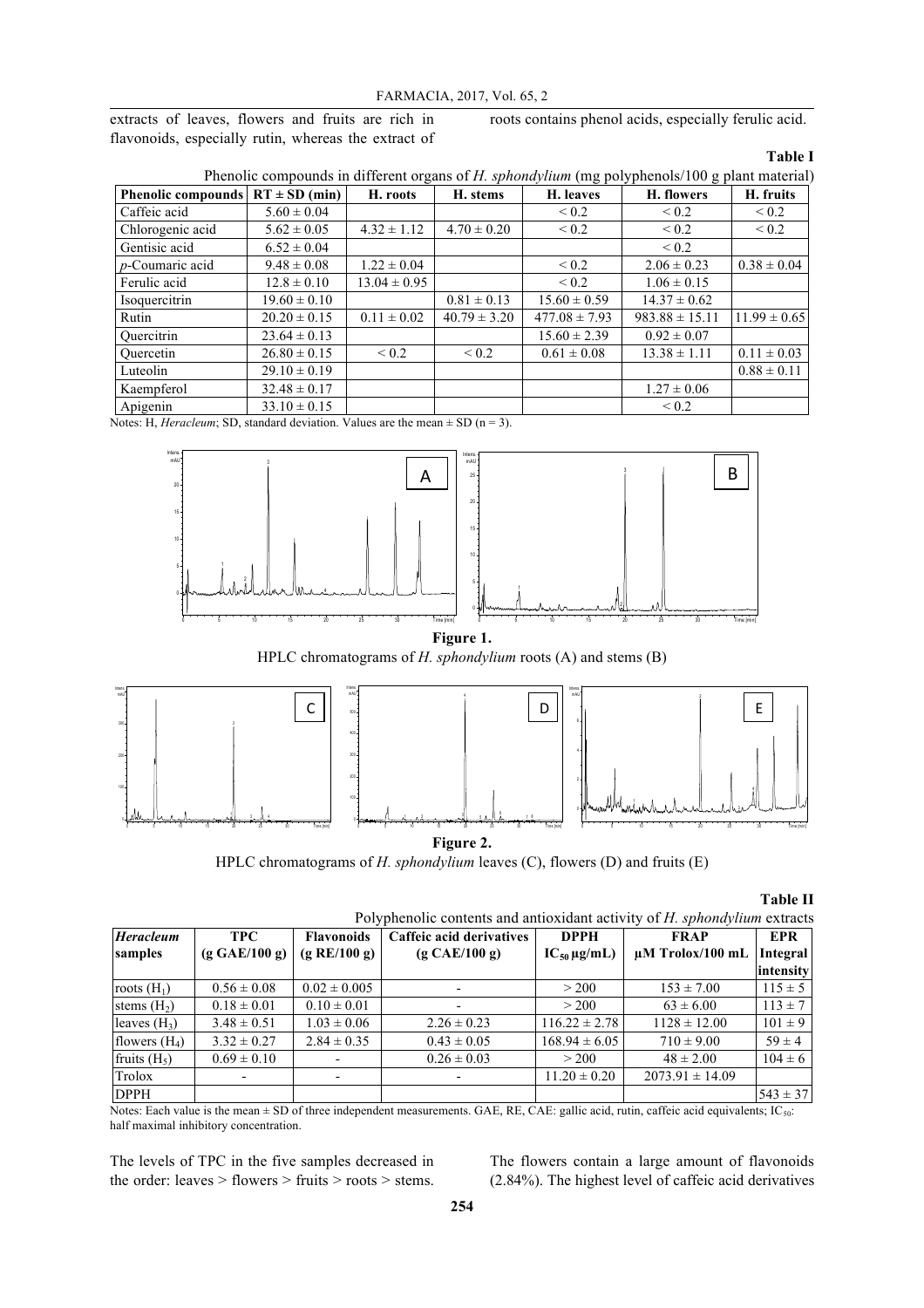was found in leaves (2.26%), while in roots and stems were not found. Similar results to ours were obtained for the aerial parts of *H. sphondylium* from Serbia<sup>[11]</sup>.



EPR - the rate of interaction between the extracts and DPPH radical

The antioxidant potential was determined by three methods. The antioxidant properties values obtained by DPPH and FRAP revealed a great antioxidant activity of the tested leaves and flowers extracts, while the roots, stems and fruits extracts revealed a weak antioxidant capacity  $(IC_{50} > 200 \text{ kg/mL})$ . Other authors reported a good antioxidant activity

of *H. sphondylium* aerial parts extract (Pitești, Romania) [5]. Concerning the EPR method, as expected, the integral intensity of DPPH is notably reduced by the antioxidant extracts with the integral intensity values of the five extracts (Table II, Figure 3). Thus the flowers extract exhibited an antioxidant effect by two times higher than the other samples. The EPR measurement are in line with the DPPH and FRAP assays results.

The results of the *in vitro* activity of *H. sphondylium* extracts against bacteria are summarized in Table III. The results showed a variation in the antimicrobial properties of the five extracts. Gram-negative bacteria tested did not show any sensitivity to all extracts (inhibition diameter - 6 mm), while all samples demonstrated some activity against grampositive strains. The most pronounced activity on *S. aureus* (inhibition diameter - 18 mm) was shown by the leaves and flowers extracts, quite similar with the gentamicin. The roots and fruits extracts showed a moderate antibacterial activity against *L. monocytogenes* (roots) and *S. aureus* (fruit) and low activity against the other tested bacterial pathogens. The results of the present investigation suggested that the extracts obtained from different parts of *H. sphondylium,*  the leaves and flowers extracts especially, exhibited activity against Gram-positive bacteria.

**Table III**

| Antibacterial activity of H. sphondylium extracts |  |  |
|---------------------------------------------------|--|--|
|                                                   |  |  |

| <i>Heracleum</i> samples | Zone of inhibition (mm) |                        |                  |                        |  |  |
|--------------------------|-------------------------|------------------------|------------------|------------------------|--|--|
|                          | Staphylococcus aureus   | Listeria monocytogenes | Escherichia coli | Salmonella typhimurium |  |  |
| roots                    | $10 \pm 1.50$           | $16 \pm 1.00$          | $6 \pm 0.00$     | $6 \pm 0.00$           |  |  |
| stems                    | $8 \pm 0.50$            | $12 \pm 0.50$          | $6 \pm 0.00$     | $6 \pm 0.00$           |  |  |
| leaves                   | $18 \pm 2.00$           | $12 \pm 0.30$          | $6 \pm 0.00$     | $6 \pm 0.00$           |  |  |
| flowers                  | $18 \pm 0.00$           | $14 \pm 0.10$          | $6 \pm 0.00$     | $6 \pm 0.00$           |  |  |
| fruits                   | $16 \pm 0.02$           | $10 \pm 0.00$          | $6 \pm 0.00$     | $6 \pm 0.00$           |  |  |
| Gentamicin               | $19 \pm 0.60$           | $18 \pm 1.00$          | $22 \pm 0.50$    | $18 \pm 0.00$          |  |  |

Each value is the mean  $\pm$  SD of four independent measurements. Gentamicin (10  $\mu$ g/well) was used as positive control.

### **Conclusions**

In the present investigation, it was determined the phenolic composition, the antioxidant and anti-bacterial activities for Romanian *Heracleum sphondylium* subsp. *Sphondylium,* with the aim of better phytochemical and biological assessments. The comparative phytochemical study on roots, stems, leaves, flowers and fruits, showed large qualitative and quantitative differences between the organs of the plant. The leaves and flowers extracts were rich in active principles (TPC, flavonoids and caffeic acid derivatives). The antioxidant activity evaluated by the DPPH, FRAP and EPR methods indicated that the leaves and flowers extracts were more antioxidant, related with the polyphenolic total content. Concerning the antibacterial effect, *H. sphondylium* aerial parts extracts (leaves, flowers) could be use as agents especially against *S. aureus* strains.

Therefore, our results highlight that the leaves and flowers of *H. sphondylium* subsp. *sphondylium* may be used as a source of antioxidant flavonoids, as well as antibacterial agents in pharmaceuticals and food chains.

#### **References**

- 1. Bahadori B.M., Dinparast L., Zengin G., The genus *Heracleum*: a comprehensive review on its phytochemistry, pharmacology, and ethnobotanical values as a useful herb. *Compr. Rev. Food Sci. Food Saf.*, 2016; 15: 1018-1039.
- 2. Ciesla L., Bogucka-Kocka A., Hajnos M., Petruczynik A., Waksmundzka-Hajnos M., Two-dimensional thinlayer chromatography with adsorbent gradient as a method of chromatographic fingerprinting of furanocoumarins for distinguishing selected varieties and forms of *Heracleum* spp. *J. Chromatogr. A*, 2008; 1207(1-2): 160-168.